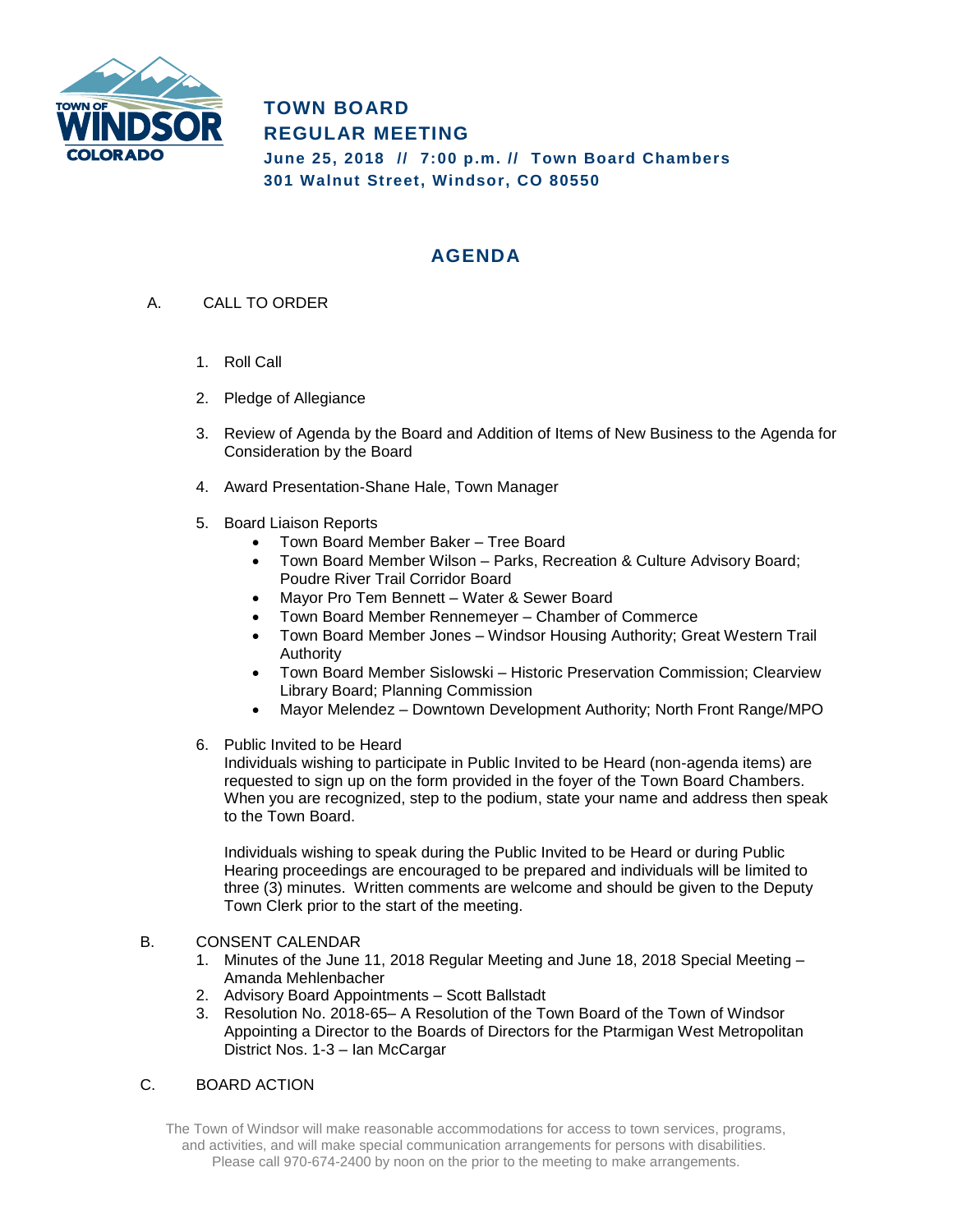- 1. Site Plan Presentation Water Valley South  $25<sup>th</sup>$  Filing Good Samaritan Society Assisted Living Facility and Memory Care Assisted Living – Greg Amble, The Evangelical Lutheran Good Samaritan Society, owner; Heather Scott, Boulder Associates Architects, authorized representative; Jon Sweet, TST, authorized representative ● Staff presentation: Millissa Berry, Senior Planner
	-
- 2. Public Hearing Conditional Use Grant to allow temporary storage container in the Single Family Residential (SF-1) zone district - Mountain View School Subdivision 1<sup>st</sup> Filing, Lot 2 – Clearview Library – Ann Kling, Clearview Library District, Library Director, applicant
	- Quasi-judicial Action
	- Staff presentation: Devin King, Planning Technician
- 3. Conditional Use Grant to allow temporary storage container in the Single Family Residential (SF-1) zone district – Mountain View School Subdivision  $1<sup>st</sup>$  Filing, Lot 2 – Clearview Library – Ann Kling, Clearview Library District, Library Director, applicant
	- Quasi-judicial Action
	- Staff presentation: Devin King, Planning Technician
- 4. Resolution No. 2018-66 A Resolution Appropriating Additional Sums of Money to Defray Expenses in Excess of Amounts Budgeted for the Town of Windsor, Colorado, for 2017, an Addendum to Resolution No. 2018-29.
	- Legislative Action
	- Staff Presentation: Dean Moyer, Director of Finance
- 5. 2017 Audit Presentation-Randy Watkins, CPA, Anton Collins Mitchell LLP
	- Staff presentation: Dean Moyer, Director of Finance
- 6. Resolution No. 2018-67 A Resolution Accepting the Audit Report for 2017 Prepared by Anton Collins Mitchell LLP, Certified Public Accountants.
	- Legislative Action
	- Staff Presentation: Dean Moyer, Director of Finance
- 7. Ordinance No. 2018-1561- An Ordinance Amending Sections 4-3-350 And 4-3-490 of the Windsor Municipal Code to Align its Terms with Tax Measures Approved by the Voters with Respect to Expansion of the Windsor Community Recreation Center *Super majority vote required on second reading*
	- Second Reading
	- Legislative action
	- Staff presentation: Kimberly A. Emil, Assistant Town Attorney
- 8. Ordinance No. 2018-1562– An Ordinance Repealing, Amending and Re-Adopting Section 4-3-30 of the *Windsor Municipal Code* to Make Certain Definitions Consistent With Statewide Standards Recommended by the Colorado Municipal League
	- First Reading
	- Legislative action
	- Staff presentation: Ian D. McCargar, Town Attorney; Dean Moyer, Director of Finance
- 9. Ordinance No. 2018-1563 An Ordinance Repealing Article I of Chapter 18 of the Windsor Municipal Code, Making Certain Findings of Fact, and Adopting a Park Open